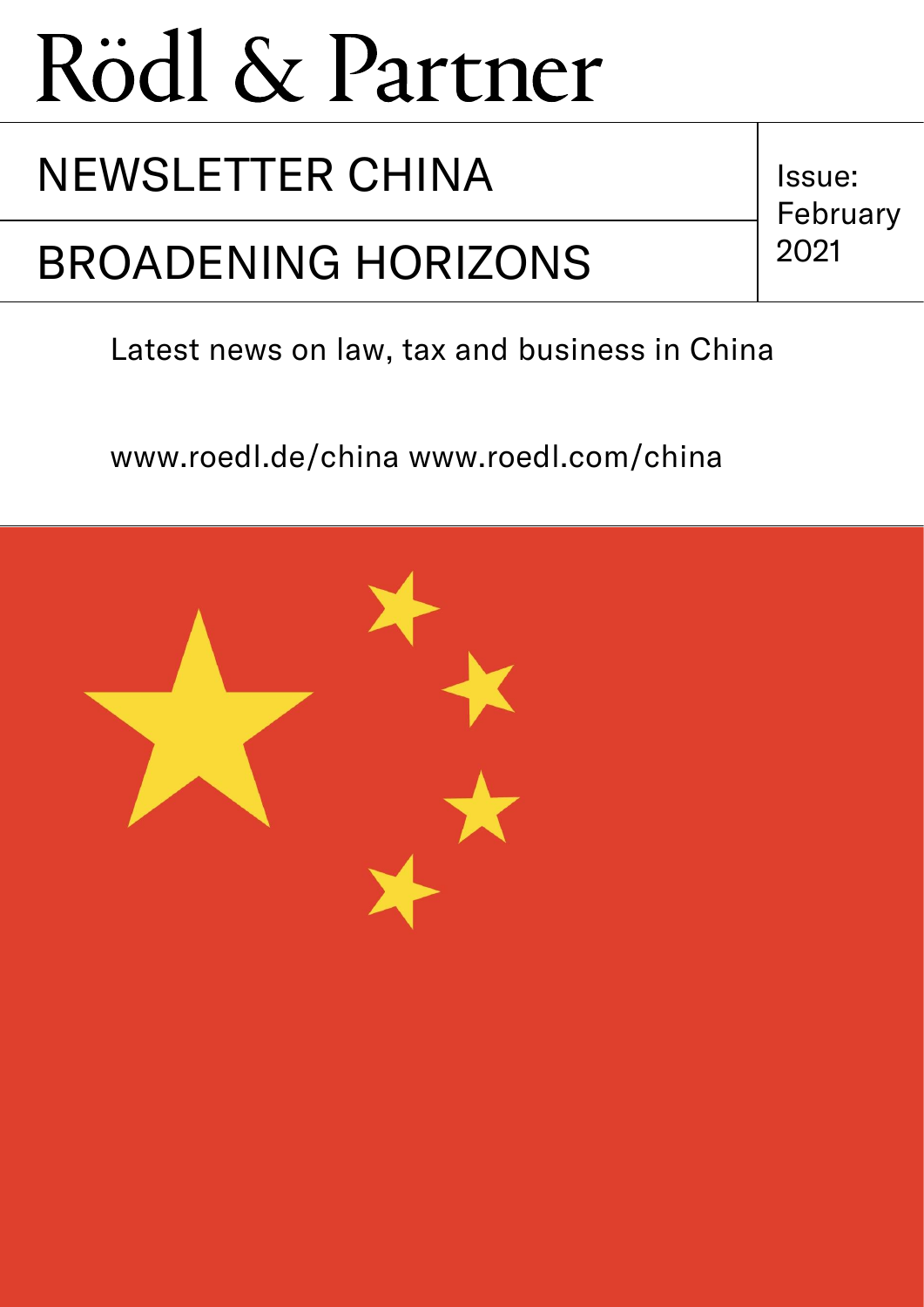## NEWSLETTER CHINA | Issue:

## BROADENING HORIZONS | 2021

Read in this issue:

### $\rightarrow$  [Transfer Pricing](#page-2-0)

– [New Challenges for Year-end Adjustments Ahead](#page-2-1)

### $\rightarrow$  [Individual Income Tax](#page-3-0)

– [Approaching Again! Annual IIT Filing in China](#page-3-1)

### $\rightarrow$  [Social Security](#page-4-0)

– [New Duty for China's Tax Authorities](#page-4-1)

### $\rightarrow$  [Business Environment](#page-5-0)

- [China Accelerates the Digitization of RMB](#page-5-1)
- [China Adopts New Export Control Law](#page-6-0)

### $\rightarrow$  [Globalization](#page-7-0)

– [RCEP: Another Step Closer to Globalization](#page-7-1)

– [EU-CN Comprehensive Agreement on Investment](#page-8-0)

## $\rightarrow$  [Highlights](#page-10-0)

– [Recent Important Regulation Highlight](#page-10-1)

### $\rightarrow$  Fyents

February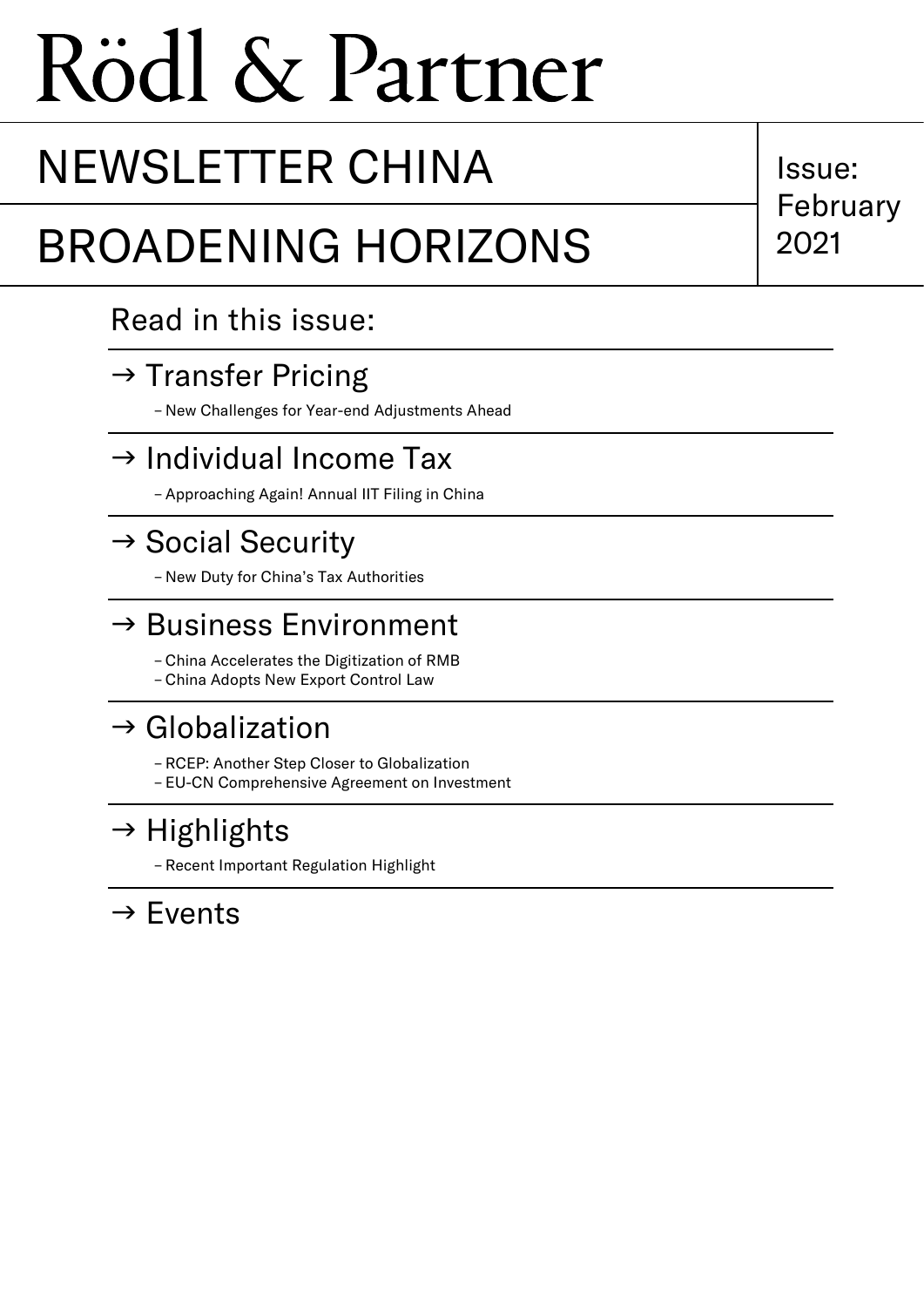## <span id="page-2-0"></span> $\rightarrow$  Transfer Pricing

### <span id="page-2-1"></span>New Challenges for Year-end Adjustments Ahead

With the approach of the year-end, many multinational groups have begun to evaluate and review their implementation results of the group Transfer Pricing mechanism and intend to conduct yearend adjustments so as to meet the compliance requirements when the actual performance of the local entities has been deviated from the original forecasts. Such an adjustment may be of more importance in Fiscal Year 2020 due to the impact of Covid-19 which leads the transfer price previously set at the beginning of the year significantly deviated from the forecasted result.

Year-end adjustments in China, on the other hand, are somehow difficult due to the foreign exchange control requirement, especially for trade-related items since it involves the monitoring from various authorities such as tax authority, Customs as well as State Administration of Foreign Exchange ("SAFE") bureau. And the focus of these three authorities are not always the same, i.e. the tax authority may focus on whether the transfer price set is in line with the arm's-length principle; the Customs usually focusing on whether the imported price is deviated from the market price of similar goods imported while the SAFE bureau/bank's focus is the authenticity of the transactions. This therefore leads to the difficulties to implement an appropriate and reasonable yearend adjustments in China.

It is worth to note that with the increasing needs from multinational groups for year-end adjustments, the introduction of the year-end adjustments in OECD Transfer Pricing Guidelines as well as Customs Valuation and Transfer Pricing Guidelines issued by the World Trade Organization ("WTO), the Chinese SAFE bureau and the Chinese Customs have accepted certain commercial reasons for the year-end adjustments and also provide some mechanism on a case by case consultation basis. For example, Chinese Customs has introduced the Advanced Ruling Mechanism which includes the advanced ruling for the reasonableness of the transfer prices between related parties. According to the detailed guidance in relation to the application of the advanced Ruling Mechanism, transfer prices set according to the subtractive method and the computed method could be also recognized by the Customs by submission of the relevant TP Documentation. However, this may require an advanced discussion with the Customs for details how the entire mechanism shall be adopted

and monitored instead of simply being implemented before the year-end. The SAFE bureau also recognizes the incoming payments as compensation for TP adjustments under certain circumstances if relevant supporting documents such as TP study could be provided.

Overall speaking, currently there are no stipulated regulations issued by either the SAFE bureau or the Customs regarding the year-end adjustments yet. Therefore, it is still recommended multinational groups to closely monitor the deviations of the transfer price set in a continuously basis and conduct periodical adjustments such as quarterly adjustments instead of a one-off yearend adjustments in China. Compared to the upwards adjustments for the Chinese entity, the oneoff downwards adjustments is more difficult to be implemented in practice. It requires the advanced negotiations with both the tax authority and Customs which may even hold completely different views. Therefore, for downwards adjustments, the commercial reasons of the adjustments usually requires to be well analyzed and to see whether the adjustment could be justified and whether any location specific factors (including also the different impacts caused by Covid-19) have already been fully considered so as to avoid any potential risks.

We will provide more update regarding the development of the Chinese authorities in the future. In general in case of any significant deviations from the Transfer Pricing mechanism, which may lead to significant Transfer Pricing risks in China, discussions with the relevant authorities might be considered as a possible solution if relevant supporting documents could be provided to justify the adjustments.

#### Contact for further information



Vivian Yao Tax Advisor (China) +86 21 6163 5200 [vivian.yao@roedl.com](mailto:vivian.yao@roedl.com)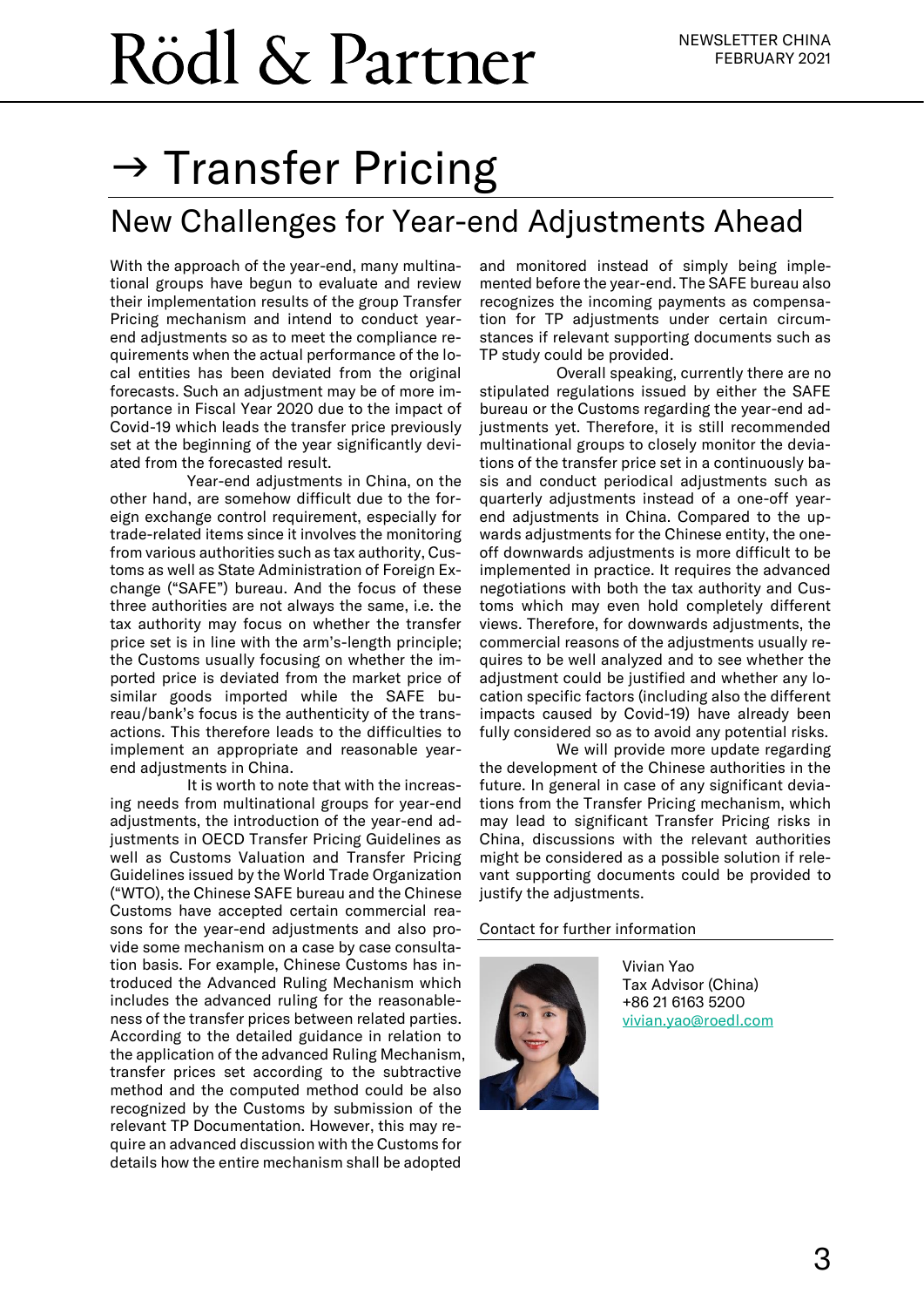

Frances Gu Chinese CPA | Tax Advisor (China) +86 21 6163 5238 [frances.gu@roedl.com](mailto:frances.gu@roedl.com)

## <span id="page-3-0"></span> $\rightarrow$  Individual Income Tax Approaching Again! Annual IIT Filing in China

<span id="page-3-1"></span>As year 2020 is coming to an end, it is time to get prepared for the 2020 annual individual income tax ("IIT") filing again. Obviously Covid-19 has changed many foreign expatriates' working status in China, we hereby summarize the important issues which might be helpful to proceed the annual IIT filing in this year.

- 1. Are the IIT-exempted benefits for foreign expatriates still valid in China this year? Currently the IIT-exempted benefit items, which include allowances for housing, meal, laundry, children's education, home trip, relocation and Chinese language training , are still valid for foreign expatiates who are IIT liable for salary income in China. The declaration of IIT-exempted benefits could be made by the Chinese employers of foreign expatriates during the monthly IIT withholding process. If there exist IIT-exempted benefits that are not fully considered during the monthly declarations, foreign expatriates could still retroactively declare them during the annual IIT filing. In practice tax authorities may request the taxpayers to present the supporting documents of the IIT-exempted benefits declared during the annual filing, therefore it is recommended that both employer and foreign employees should well keep the full package of supporting documents, including but not limited to company policy, employment contracts, contracts for rental and schooling fee, invoices, expense reimbursement forms, etc..
- Any news updates regarding the valid period of IIT-exempted benefits? It is officially announced that the IIT-exempted benefit items for foreign expatriates in China will be no longer valid since 1 January 2022. However, It is so far not clear whether any replacement policy will be released to provide

equivalent tax relief for foreign expatriates. We will provide an update for new development.

What if the IIT calculation method needs to be  $3<sub>1</sub>$ switched between resident and non-resident taxpayers?

Annual IIT filing is a good opportunity for foreign employees to make adjustments on the monthly filings made by their employers, including switching the calculation method between resident and non-resident taxpayers. But such a "switch" is not always perfectly smooth in practice. When the monthly IIT filings are made as non-resident taxpayers, it is usually easy to switch to the one for resident taxpayers via the annual reconciliation system, which is in theory only applicable for resident taxpayers. Nevertheless, a switch in the opposite way may lead to difficulties, due to lack of reconciliation system for non-resident taxpayers. Therefore, it could be considered to make the monthly IIT calculation based on non-resident assumption, if the residing days for foreign employees in China cannot be estimated accurately, i.e., more or less than 183 days in a calendar year, which is set as the criteria for tax residency assessment for most foreign expatriates. Please note such assumption is not suitable for expatriates who work in China on project basis under a foreign labor contract, where the assessment may be even more complicated and needs to be analyzed case by case.

Is the IIT preferential calculation method for annual bonus still valid? For annual bonus that is paid out during the calendar year 2020, the IIT preferential calculation method is still valid for both resident and non-resident taxpayers. The preferential method for non-resident taxpayers has not been set with a restricted valid period. While it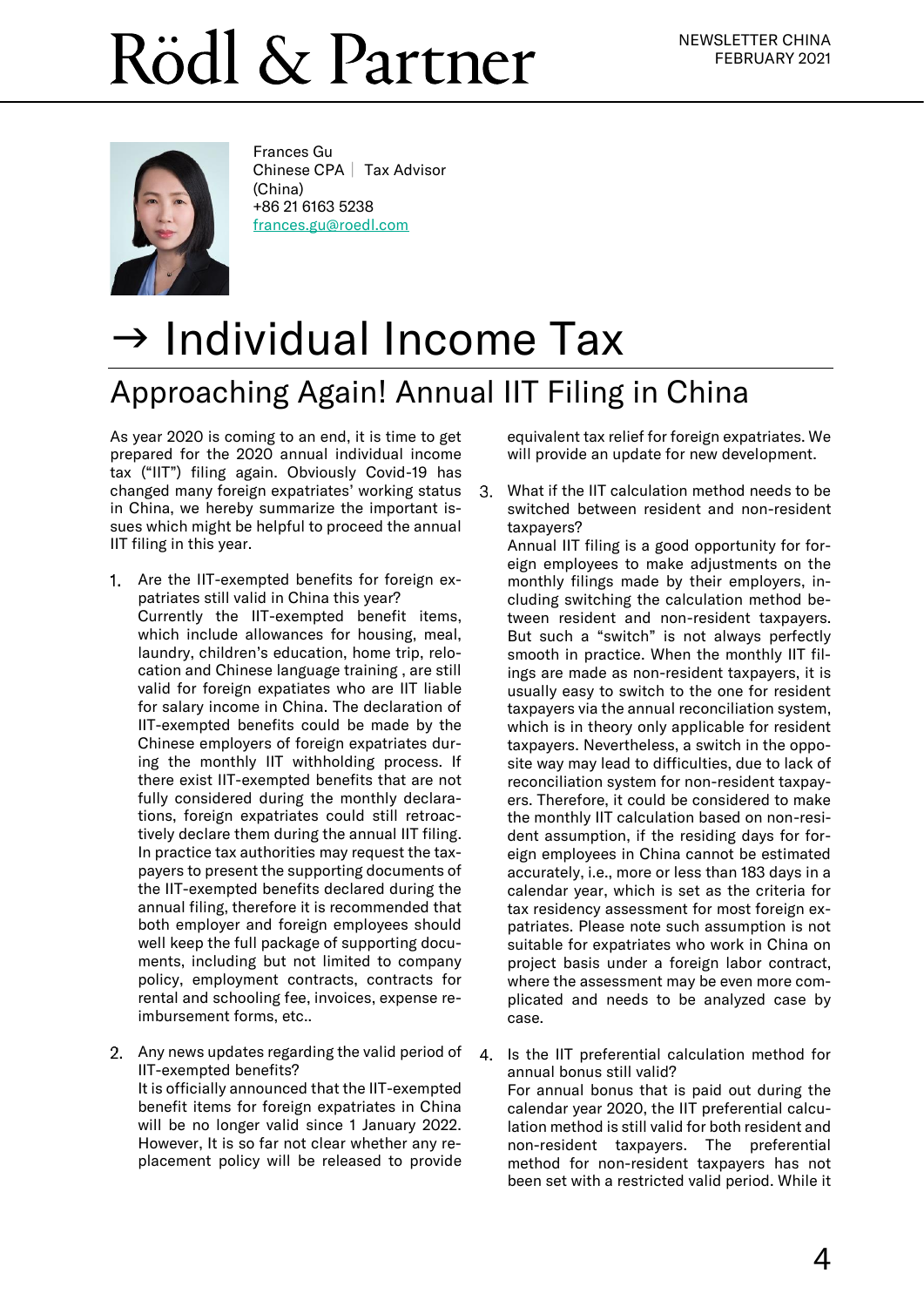is officially announced that the annual bonus preferential treatment for resident taxpayers will be no longer valid since 1 January 2022, which means any bonus to be paid out to a resident taxpayer in 2022, even if it is related to the employee's performance of 2021, will not be applicable to the prevailing preferential method, but should be treated as a part of regular salary income for taxation. This would lead to significant impact on tax burden of resident taxpayers including Chinese citizens and resident foreign expatriates. If no replacement policy would be granted, the IIT burden of most resident taxpayers would become even higher than that prior to the IIT law reform in China since 2019. We therefore would closely watch the development status and any update regulation in FY 2021.

It is worth to note that due to the travel restriction set by Chinese government in FY 2020, many foreign employees were blocked outside China but had to work under a Chinese employment contract with Chinese salary payments. The Chinese employer of those expatriates have to continuing declare and settle Chinese IIT for the salaries they paid out on withholding basis, while from German

tax perspective, those expatriates are also obliged to declare income tax in Germany after 183 days are reached in most cases.

Recently, we have been in contact with Shanghai tax authority and German tax authority as a follow up for such double taxation status of certain foreign expatriates, unfortunately there is so far no solution for such a situation to avoid double taxation in China and Germany. Therefore, expatriates under such employment arrangement could make an upfront travelling plan with consideration of possible travelling restriction that might come up in the next year, and make possible adjustments in terms of employment and work arrangement where necessary, in order to avoid such double taxation situation in 2021.

#### Contact for further information



Monica Chen Tax Advisor (China) +86 21 6163 5297 [monica.chen@roedl.com](mailto:monica.chen@roedl.com)

## <span id="page-4-0"></span> $\rightarrow$  Social Security

### <span id="page-4-1"></span>New Duty for China's Tax Authorities

Starting from November 2020, the collection of Chinese mandatory social security contributions is being taken over by tax authority (hereinafter referred to as "the collection handover"), as officially announced by the major cities and provinces including Beijing, Shanghai, Shenzhen, Shandong, Shanxi, Hunan and Sichuan, at the end of October.

The collection handover was scheduled to be implemented in 2019 and finally hit the ground before the end of 2020. Since handover, it is still the social security administration center who takes the responsibility of verifying and determining the contribution level but shall forward the information to tax authority for collection purpose. Employers should then transfer the verified contribution amounts, including the employee's portion to be withheld from the employees' monthly salaries and the employer's portion to be matched by the employer, to the tax payment bank account for settlement.

According to the relevant regulation regarding social security calculation, the social security contribution amounts should be determined with stipulated contribution ratios and a calculation basis, which should be the average monthly salary income of the last calendar year. The upper limit and the lower limit of the calculation basis are updated once a year, which shall be adopted to employees whose actual average salaries are above the upper limit or below the lower limit.

With automatic information exchange to be realized by the upgraded system, the tax authority will have access to the verified social security contribution amounts at any time, which would further facilitate the data comparison between the social security calculation basis and the taxation base of employees' monthly salaries of the last year. When significant gap is spotted in the data comparison, the tax authority could receive an immediate alert which may lead to a further investigation into the social security contribution or tax declaration.

Before the collection handover, it was noticed that some companies calculated and made social security contributions by referring to the lower limit of the local calculation basis, instead of based on employees' actual salary income, out of cost saving consideration. Although with compliance flaw,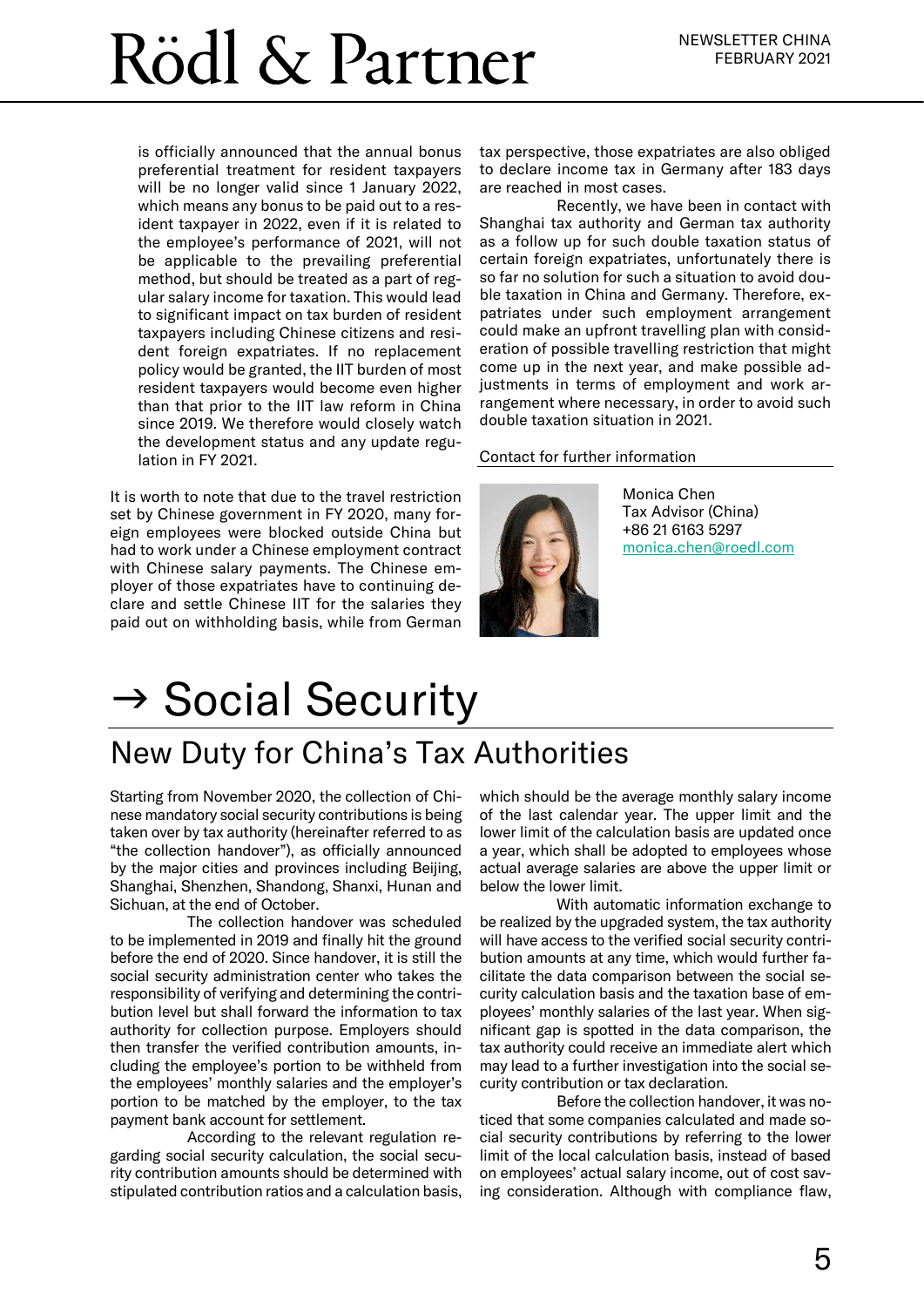such practice usually did not trigger a direct investigation from the social security administration center, probably due to the fact that the administration center usually did not have the first-hand salary information.

While after the collection handover and the upcoming data comparison, the former practical tolerance may not exist anymore. It is recommended that companies should calculate their social security contributions in full accordance with the relevant regulation since handover. As for the formerly underpaid social security contributions if any, we do not see a significant risk that tax authorities will trace a backward settlement, in view of the extensive coverage of companies with such problem.

In the collection handover notice, punishment rules are not mentioned. From legal perspective, it is unlikely that underpayment of social security would be subject to punishment by referring to tax evasion. Especially, in view that the social security administration center is still responsible for verifying and determining the contribution amounts for each company, tax authorities are simply taking over the payment collection and information exchange functions at the current stage. The local social security

administration centers might still be in charge of the administration issues including disputes solving and punishment imposing.

In practice there exist companies who make tax declaration in-house but outsource social security payments to qualified HR agents such as FESCO. When the collection handover is implemented, it is still to be observed how such practice will be influenced when social security and tax payments of one company are settled by two separate parties.

#### Contact for further information



Monica Chen Tax Advisor (China) +86 21 6163 5297 [monica.chen@roedl.com](mailto:monica.chen@roedl.com)

## <span id="page-5-0"></span> $\rightarrow$  Business Environment

### <span id="page-5-1"></span>China Accelerates the Digitization of RMB

Recently, China officially launched a pilot project to digitize the Chinese yuan (RMB) in some cities. Digital RMB (DCEP, Digital Currency Electronic Payment) has the same legal effect as banknotes. It is issued by the People's Bank of China with state credit endorsement, and applies block chain technology. At present, citizens in the pilot districts, such as Shenzhen, can obtain and store DCEP with official e-wallets and use it at over 3,400 selected and licensed merchants. In order to obtain the new payment method and the corresponding digital currency, China raffled around 50,000 so-called hóng bāo (red envelope) with a unit value of 200 RMB, the equivalent of around 25 €. In addition, the winners of the Hong Bao had the opportunity to deposit additional money into their e-wallets, which many of the participants made use of.

Hong Bao have a long tradition in China and are given away to relatives and friends, especially for the Chinese New Year. The previously physical red envelopes have already been almost completely replaced by virtual versions in recent years. In 2019, around 800 million people sent virtual Hong Bao via tech giant Tencent and its app WeChat alone.

Compared to traditional banknotes, the most significant advantages of DCEP are its traceability, anti-falsification, and directional circulation. These advantages make it uniquely well suited for fiscal policy implementation, financial and tax regulation, as well as cross-border trade. For example, when the government provides subsidies with DCEP, it can easily monitor the actual flow of the subsidies to ensure accurate delivery and ex-post supervision; as for money laundering, corruption, and tax evasion, if DCEP is used as the settlement method, the flow of money can be accurately tracked, thus effectively inhibiting illegal and criminal acts.

In terms of companies, the introduction of DCEP very likely means stricter supervision, but it can also bring convenience for business.

With the implementation of DCEP, tax evasion by cash payment will not be feasible in the future. At the same time, due to the characteristics of DCEP, discrepancies between cash flow and accounting records will be easily detected, and the scope for enterprises to manage financial statements will be reduced; no matter enterprises pay their own taxes or fulfill their withholding obliga-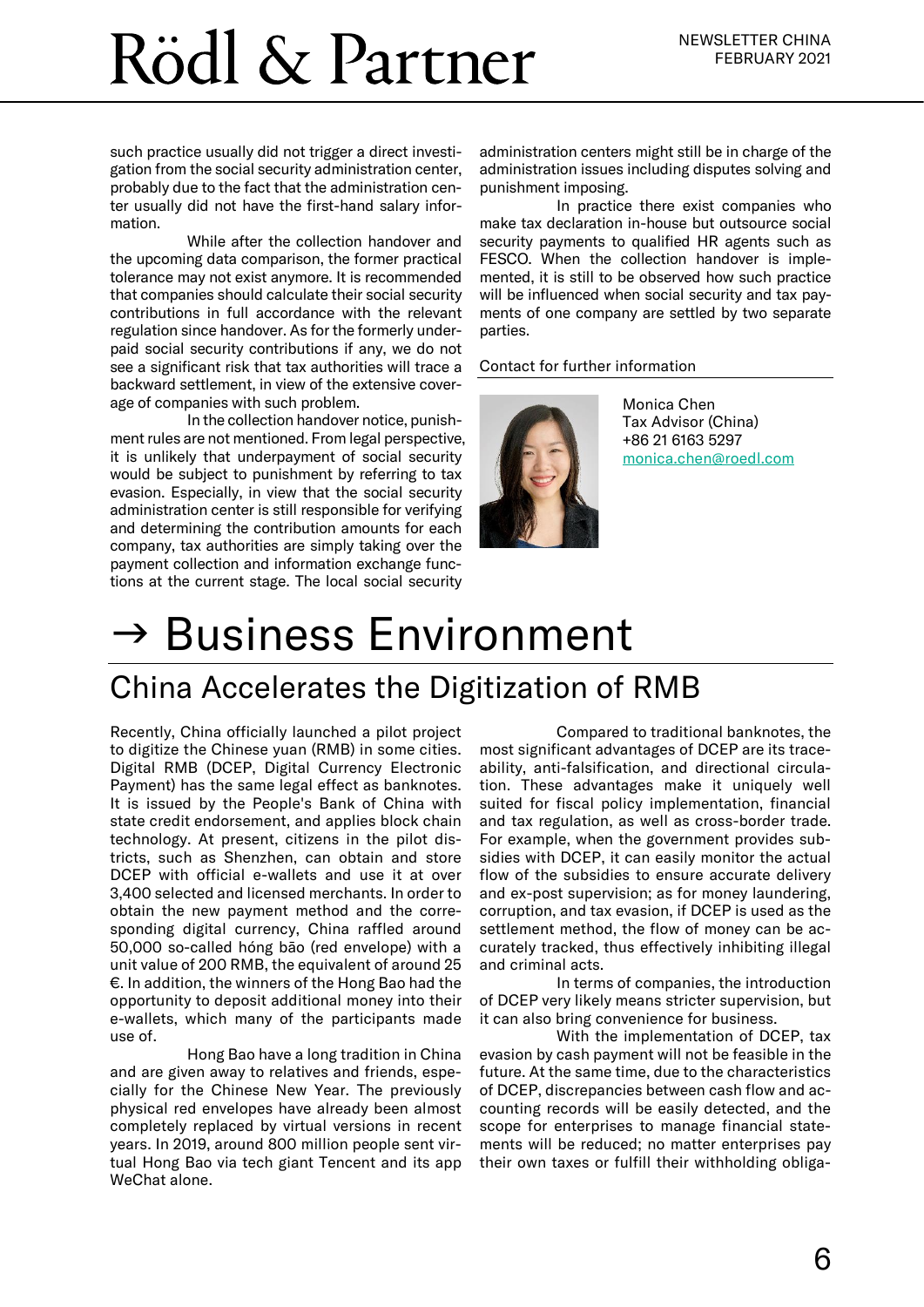tions, the compliance requirements for tax compliance will be higher. However, the use of DCEP helps to save time on accounting procedure, enhance the efficiency of cross-border trade and improve internal risk management.

Of course, DCEP is still in the pilot phase and the scope of the pilot is limited to daily personal consumption. It is unclear whether and how it will be applied to B2B business scenarios. There is also uncertainty as to how China's current administrative systems, such as financial system, tax reporting system, foreign exchange control, etc., will be integrated with DCEP. However, it is foreseeable that the implementation of DCEP is an irresistible trend and will have far-reaching effects.

Enterprises are suggested to pay attention to the policy changes in time and make prompt response.

Contact for further information



Kai Kang Chinese CPA | Tax Advisor (China) +86 21 6163 5356 [kai.kang@roedl.com](mailto:kai.kang@roedl.com)

#### $\rightarrow$  Business Environment

### <span id="page-6-0"></span>China Adopts New Export Control Law

On 17 October 2020, the Standing Committee of the National People's Congress passed the Export Control Law, which will already come into force on 1 December 2020. This is the first law in China concerning export control. Previously, there were already export control regulations, which, however, had no statutory status.

#### Scope of export control

Export controls apply to goods, technologies and services as well as related technical data, documentation, etc. in the areas of military and nuclear products and dual-use goods.

It should be noted that export control not only applies to the transfer of goods subject to control from China to foreign countries, but already when such goods are provided within China by Chinese persons, legal entities and other organizations to foreign persons or organizations, i.e. without a cross-border transfer having taken place. The competent authority for export control is the State Administration of Export Control ("Supervisory Authority").

#### Listing of goods affected

The Supervisory Authority will release a list of all goods and services affected by export controls. In addition, the Supervisory Authority will be authorized to temporarily impose export controls on nonlisted goods and technologies, however, only for a period not exceeding two years.

In order to export goods and services subject to export control, a corresponding application must be submitted to the Supervisory Authority. The Supervisory Authority may prohibit the export in general or for certain countries and regions or certain foreign persons or organizations.

#### Listing of organizations and persons

In addition to the list of goods and services affected, the Supervisory Authority will also draw up a list of persons and organizations in respect of which the Supervisory Authority may take specific measures, such as prohibition and/or restriction on trade of goods under control or suspension of exports of goods under control.

#### Prohibitions and penal regulations

The law prohibits any person or organization to provide agency, freight and delivery services, financial services, services related to customs declaration as well as e-commerce trading platform services to exporters who conduct illegal exports.

Further, the law reserves the right for China to take appropriate countermeasures against any country or region that violates export control regulations in a way that threatens national security and China's interests.

The law provides for criminal sanctions for violations of the law, e.g. by exporting prohibited goods or exporting without the appropriate permit.

In addition, the law is also applicable extraterritorially, i.e. if an organization or individual outside China violates the provisions of this law and thereby endangers China's national security and interests and obstructs the fulfillment of international obligations, this person or organization may be held legally liable in China.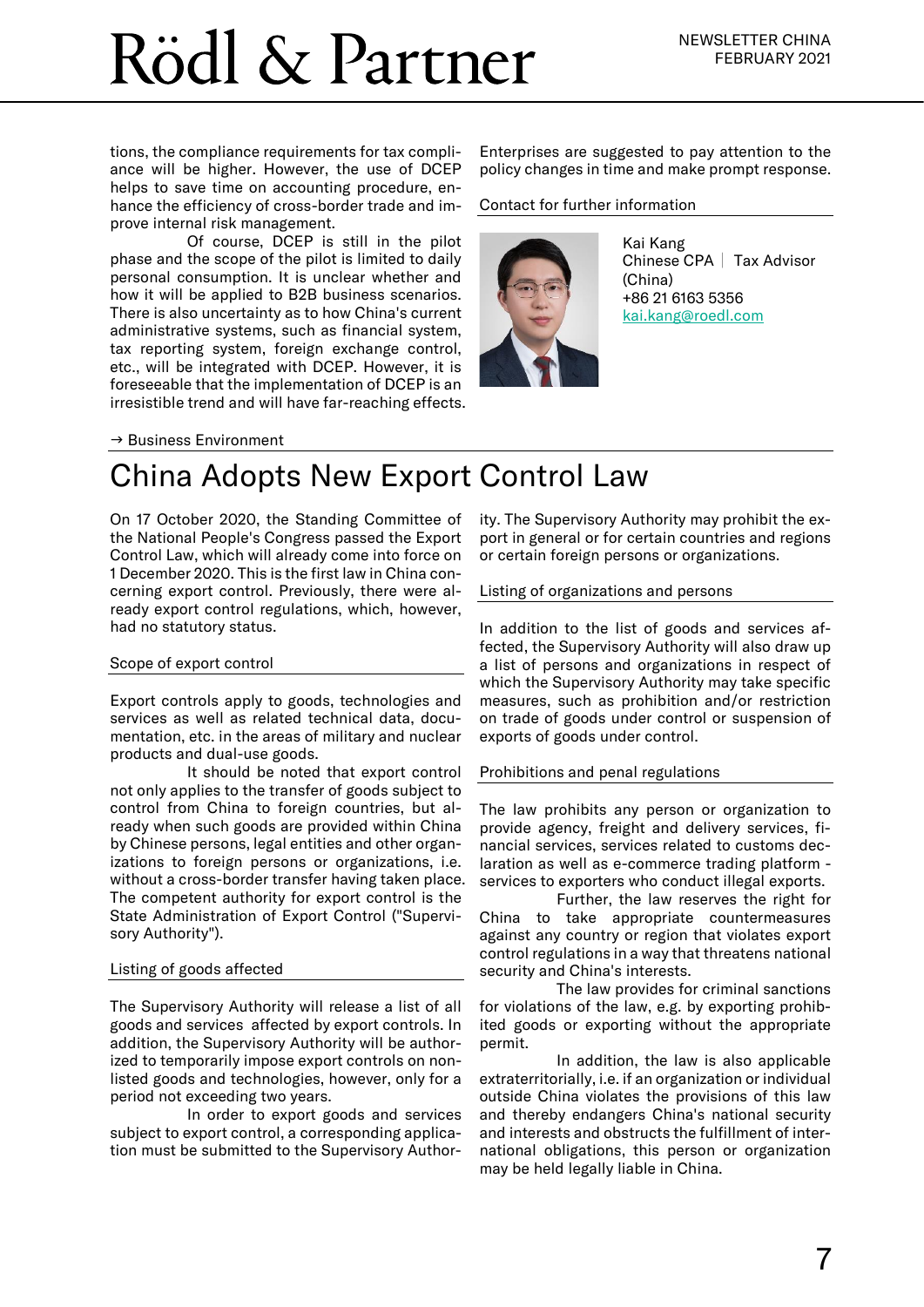#### Legal implications

Exporters should thoroughly check the list of goods subject to export controls to verify whether their own goods are included. If this is the case, an appropriate export permit should be obtained immediately. This also applies to third parties who provide services to exporters in the course of export. In any case, such service providers should always obtain confirmation from the exporter that the export of the goods in question is not subject to export controls or permitted.

The implementation of the law in practice and the concrete effects and associated recommendations for action remain to be seen.

#### Contact for further information



Sebastian Wiendieck Attorney-at-Law +86 21 6163 5300 [sebastian.wiendieck@roedl.com](mailto:sebastian.wiendieck@roedl.com)

## <span id="page-7-0"></span> $\rightarrow$  Globalization

### <span id="page-7-1"></span>RCEP: Another Step Closer to Globalization

On 15 November 2020, the negotiation on Regional Comprehensive Economic Partnership (RCEP) was finally concluded. RCEP's member states include 10 ASEAN member states, as well as China, Japan, South Korea, Australia and New Zealand. In terms of population and economic aggregate, it will be the world's largest free trade area. The new international order that RCEP will bring about is bound to drive regional economic development in many ways and promote the movement of goods in the region:

#### Facilitating Trade

RCEP integrates and upgrades various existing free trade agreements between member states. Once RCEP enters into force, more than 90 percent of goods trade in the region will eventually no longer be subject to tariffs. At the same time, provisions on rules of origin will become more flexible, resulting in more frequent use of the preferential tax rate provided by RCEP. Customs procedures will be simplified through management methods such as information technology, and the movement of investors and business people within the region will become more convenient.

#### Investment Openness

All 15 member states have committed to high-level openness to investment in non-services sectors with the introduction of a negative list. This is also the first time China has committed to investment sectors openness in the form of a negative list under an Free Trade Agreement. RCEP has made clear in an attachment its comprehensive and

high-level commitment to opening up the financial and telecommunications sectors.

#### Focus on Hot Sectors

In addition to the financial and telecommunications industries, RCEP has also taken into account some fast-developing industries and hot issues, and issued relevant regulations related to e-commerce, intellectual property law, anti-monopoly, government procurement, as well as development of small and medium-sized enterprise. This provides more opportunities for the development of emerging industry in the region and ensures that the overall business environment is fair and transparent.

#### Integration of Industrial Chain

RCEP member countries include developed, developing and underdeveloped countries, which cover the areas where each link of an industrial chain could be distributed. On the basis of the conveniences generated by RCEP in terms of tariffs, trade, investment and personnel mobility, member states can fully realize their potential in the industrial chain, which can promote the economic development of these countries while establishing stable and mutually beneficial regional cooperation relations.

#### Our Observation

China's 14th Five-Year Plan envisions the domestic and international dual cycle as the new pattern of economic development. Joining RCEP will help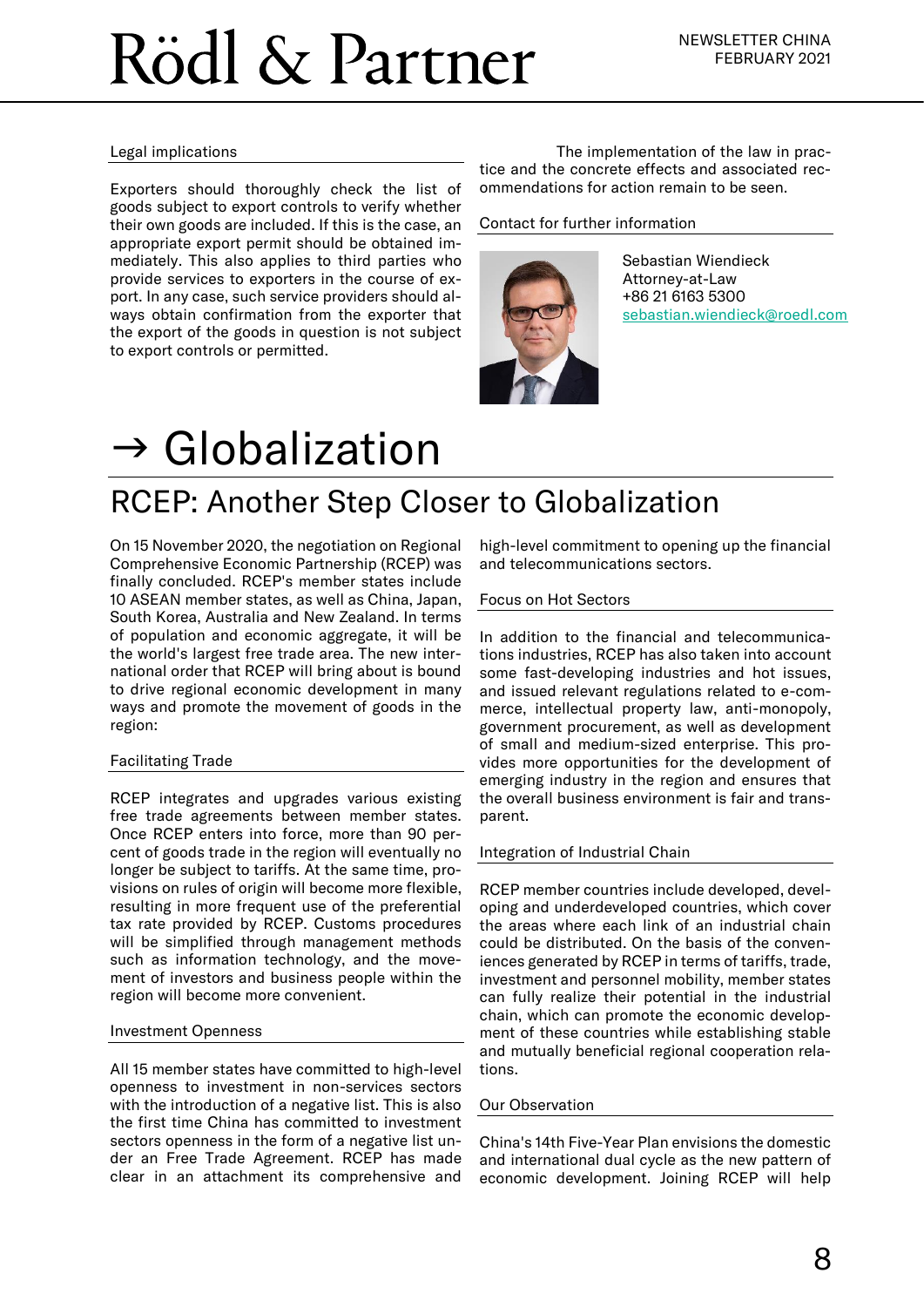promote the export of domestic enterprises, attract foreign investment in the region, upgrade the domestic manufacturing industry, and lay a good foundation for the internationalization of Renminbi. Of course, it is foreseeable that due to the reduction of tariffs and the improvement of trade convenience, the import costs of products will be significantly reduced, which is a challenge for some domestic enterprises. At the same time, the attractiveness of investment and products from companies outside the region will also be affected. Also, as the RCEP agreement requires 90 percent of goods to be reduced to zero tariff within 10 years, it can be seen that the implementation of the agreement could only stimulate China's domestic consumption to a limited extent in the short term.

Globally, an investment in an RCEP member state means a regional passport for products and services. This increases the attractiveness of RCEP member states for investment from outside the region. Of course, as a regional trade agreement, it may become more difficult for countries outside the region to participate in the industrial chain as the level of integration increases. It is also worth noting that RECP is currently the only agreement that simultaneously includes the three major East Asian economies, i.e. China, Japan, and South Korea. This is a far-reaching step that lays

the groundwork for future free trade area negotiations between the three countries. RCEP can only enter into force after member states have completed their domestic legal approval processes. The fact that the negotiation and signing of RCEP achieved significant breakthroughs despite the epidemic indicates the hope of all member states to use RCEP to stimulate economic development and dispel the haze of the epidemic rapidly. It is foreseeable that the implementation of RCEP will have a profound impact on China's economic environment. Whether for domestic enterprises, foreign enterprises in China, or foreign enterprises interested in entering the Chinese market, opportunities and challenges will coexist. [Read more](https://www.roedl.com/insights/fta-asia-pacific-china-asean-rcep-regional-comprehensive-economic-partnership-europe) »

#### Contact for further information



Vivian Yao Tax Advisor (China) +86 21 6163 5200 [vivian.yao@roedl.com](mailto:vivian.yao@roedl.com)

#### $\rightarrow$  Globalization

### <span id="page-8-0"></span>EU-CN Comprehensive Agreement on Investment

After about seven years in the making, China and the European Commission announced on 30 December 2020 that they finished talks on a "Comprehensive Agreement on Investment" ("CAI"), which the European Commission in its press release called "the most ambitious agreement that China has ever concluded with a third country." The preliminary text of the CAI has been available since 22 January 2021. The in terms of content rather important remaining annexes (except Annex I which is already available) are supposed to be published in February 2021. Based on the preliminary text and contrary to previous expectations, the CAI will not replace all 25 existing bilateral investment treaties (BITs) of the EU members states currently in place with China. However, the CAI is still a draft and needs to undergo legal review and translation as well as ratification by the European Parliament on the EU side to become effective, while approval of Member State legislatures will most likely not be required, depending on the final content of the CAI.

These procedures will take some time and their precise timing is unclear at this stage. They might presumably take at least until the second half of 2021 or even longer.

Core elements of the CAI on the Chinese side are rules against the forced transfer of technologies, obligations for the behavior of stateowned enterprises (SOEs), comprehensive transparency rules for subsidies and commitments related to sustainable development as well as further and new market access openings and commitments such as the elimination of quantitative restrictions, equity caps or joint venture requirements in a number of sectors.

#### Facilitated market access

China has undertaken to remove certain barriers to foreign direct investment in sectors such as manufacturing, financial services, R&D (biological resources), computer services, air transport-related services, construction services, healthcare (private hospitals) etc.

In the automotive sector China has agreed to remove and phase out joint venture requirements and would commit market access for vehicles with alternative drive systems (electric, hydrogen etc.).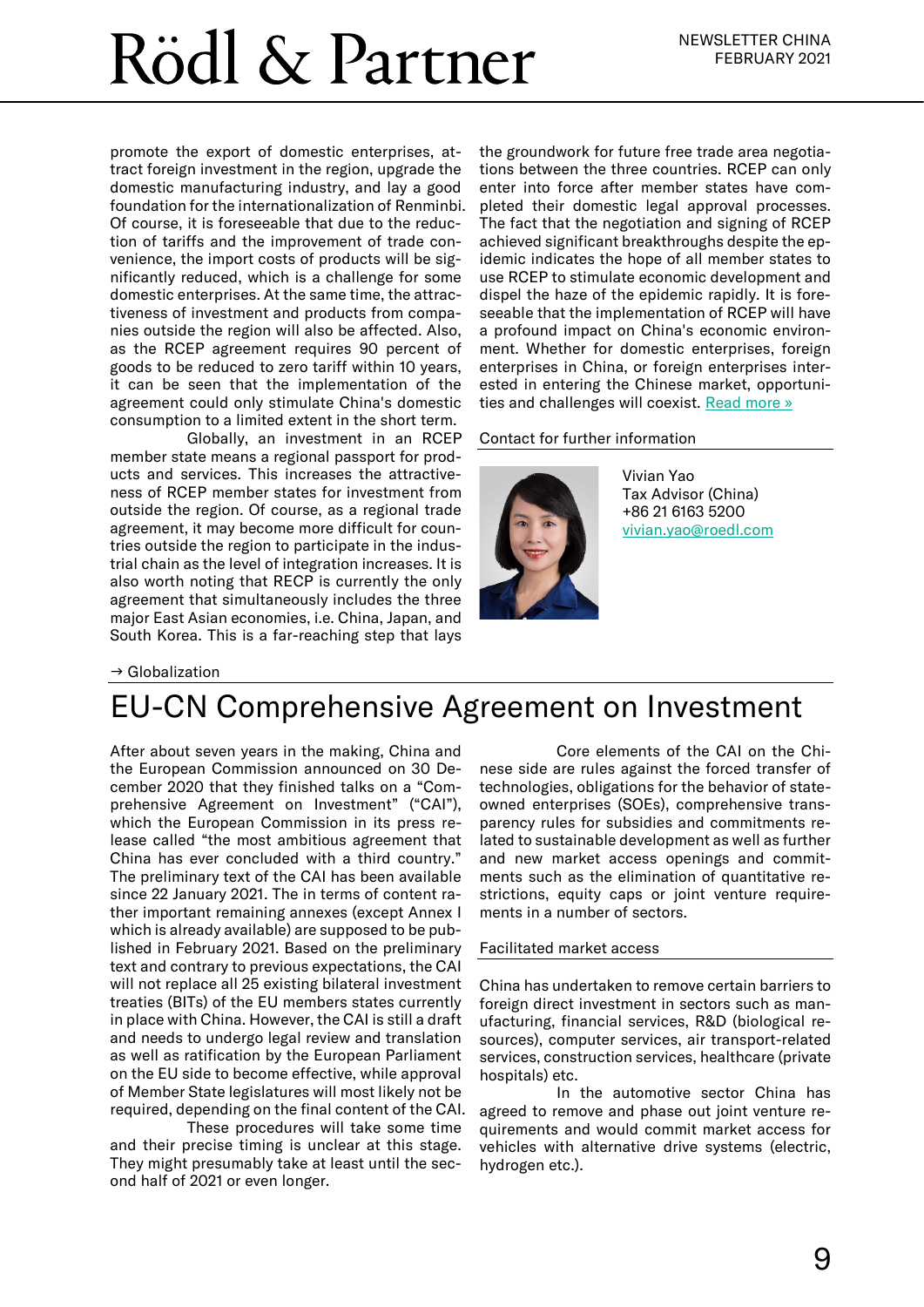For telecommunication/cloud services China has agreed to lift the investment ban for cloud services. They would now be open to EU investors subject to a 50 percent equity cap.

In the sector international maritime transport China would allow investment in the relevant land-based auxiliary activities, enabling EU companies to invest without restriction in cargohandling, container depots and stations, maritime agencies, etc.

China would also eliminate joint venture requirements in real estate services, rental and leasing services, repair and maintenance for transport, advertising, market research, management consulting and translation services, etc.

With regards to environmental services China would remove joint venture requirements in environmental services such as sewage, noise abatement, solid waste disposal, cleaning of exhaust gases, nature and landscape protection, sanitations and others.

#### Rules to create a level playing field

- SOEs: The CAI would discipline the behavior of SOEs by requiring them to act in accordance with commercial considerations and non-discrimination in their purchases and sales of goods or services. China would also, upon request, provide specific information to allow for the assessment of whether the behavior of a specific enterprise complies with the agreed obligations.
- Transparency in subsidies: The CAI would impose transparency obligations on subsidies in the services sectors. Also, the CAI would oblige China to engage in consultations in order to provide additional information on subsidies that could have a negative effect on the investment interests of the EU.
- Forced technology transfers: The CAI would lay very clear rules against compulsory transfer of technology, including the prohibition of several types of investment requirements that compel transfer of technology, such as requirements to transfer technology to a joint venture partner, as well as prohibitions to interfere in contractual freedom in technology licensing. These rules would also include disciplines on the protection of confidential business information collected by administrative bodies (for instance in the process of certification of a good or a service) from unauthorized disclosure.

#### Sustainable development

The CAI would contain certain commitments relating to labor, environmental protection, climate

change, and corporate social responsibility. However, the relevant provisions are subject to a specifically tailored implementation mechanism to address differences with a high degree of transparency and participation of civil society. China would also commit to working towards the ratification of the outstanding ILO (International Labor Organization) fundamental Conventions and takes specific commitments in relation to the two ILO fundamental Conventions on forced labor that it has not ratified yet.

#### Implementation and dispute settlement

Any bilateral disputes under the CAI would be subject to a State-to-State dispute resolution, coupled with a monitoring mechanism at pre-litigation phase established at political level.

#### Criticism

In contrast to China, where the CAI was praised and perceived as a milestone, there was much criticism from the EU and the U.S. side. On the one hand, there was criticism that China's commitments were too vague. In addition, there was abrasive criticism regarding the timing of the conclusion. In this context, it was also controversially discussed whether the EU should have coordinated more with the U.S. and waited for Joe Biden´s inauguration.

By all means, one has to bear in mind that the CAI is no free trade agreement. It is not designed to address highly sensitive political issues, but is rather a market access deal. Currently, there are in fact no plans to negotiate a comprehensive EU-China Free Trade Agreement in the foreseeable future. Compared to the existing BITs with EU member states, the CAI can be seen as an improvement, as it contains more detailed regulations and is in general more sophisticated.

However, from a mere legal perspective, compared to the current legal framework for foreign investment in China, an improvement is not always visible at first glance.

#### Comparison to current legal framework

If we look at the commitments in the automotive sector, joint venture requirements have already been removed in the Negative List 2020 and the Free Trade Zones (FTZ) Negative List 2020 for the production of special purpose motor vehicles and commercial vehicles. As the negative lists are usually renewed annually or semi-annually, until the CAI comes into effect, there could even be less restrictions (e.g. production of passenger cars in 2022) merely with the negative lists, which tend to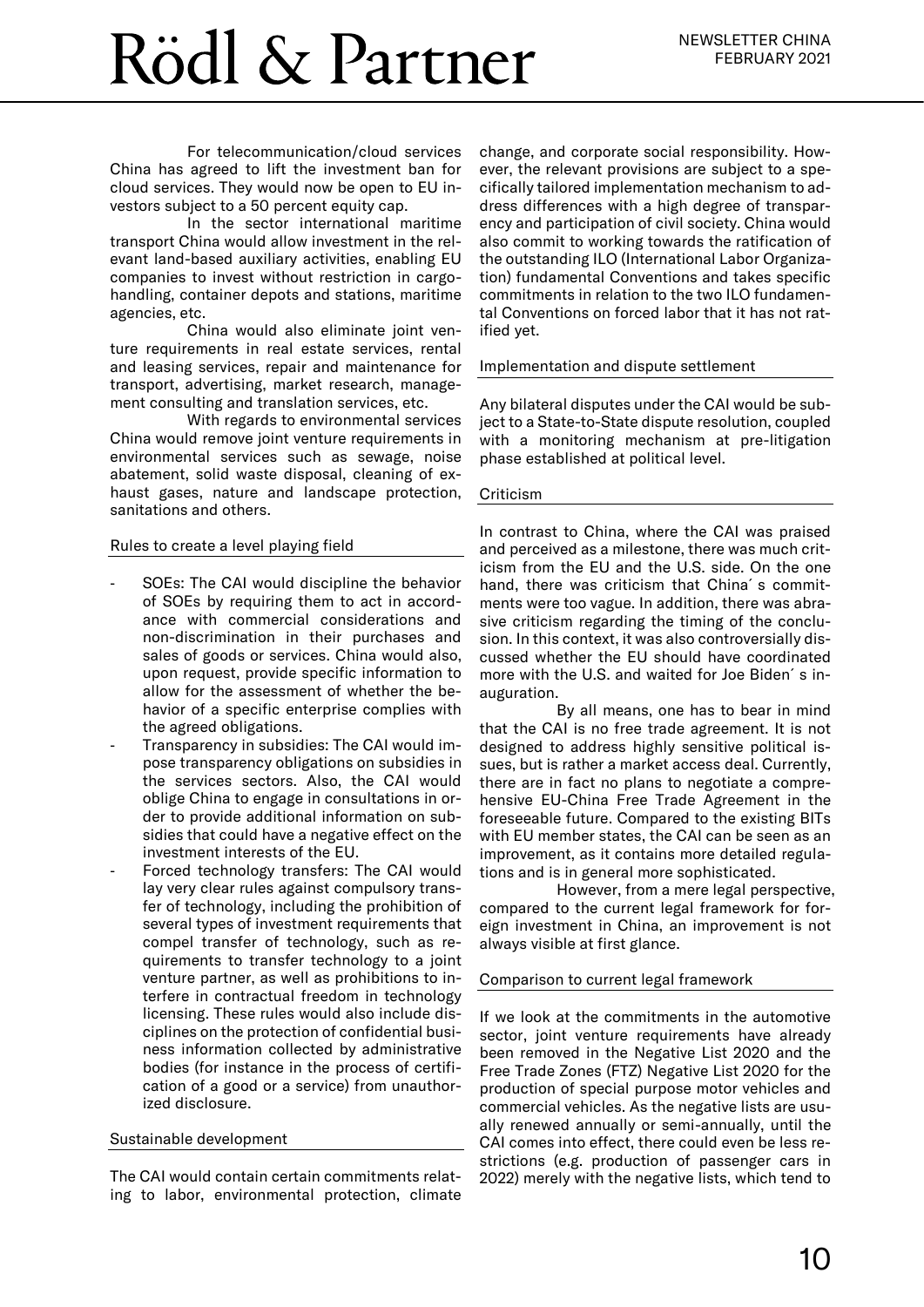be more and more favorable for foreign investment with each renewal.

According to the Negative List 2020 and the FTZ Negative List 2020 all restrictions on the shareholding ratio of foreign investors in the finance sector have been removed.

Furthermore, the two concepts of national treatment for foreign investors in China and protection against forced technology transfer have both already been mentioned in the new Foreign Investment Law, effective since 1 January 2021.

#### **Outlook**

In the past few years, China has made selective reforms (e.g. removal of ownership limits in the financial sector) and sector-specific market openings, by shortening the restricted and prohibited sectors on the negative lists applicable to foreign and domestic investors in China. Nevertheless, on the downside China has also enacted a series of security-related laws (e.g the Cyber Security Law) and other regulations, as the very recent foreign investment review and merger control rules, that may hamper the operation and freedom of foreign investment, potentially offsetting past gradual steps towards liberalization.

At least for China, the CAI is seen as a major breakthrough. At a late-night press conference on 30 December 2020, a China Ministry of Commerce spokesman told reporters that China

hopes for deals with other countries (e.g. Japan, South Korea, Singapore, New Zealand, Chile) to diversify its trading partners and to prepare for a new U.S. approach under Biden. The signing of the Regional Comprehensive Economic Partnership (RCEP) between China and 14 other countries not including the United States — on 15 November 2020 can be seen as another strategic approach by China.

As the details of the CAI are not certain yet, it is difficult to predict at this stage what impact the CAI will have on future trade between the EU and China, and possibly also in relation to third countries. In any case, the two agreements concluded shortly after each other, CAI and RCEP, can be seen as a strong signal to the global free trade and as a counterbalance to the protectionism of some of the largest economies. Whether the CAI can be a basis for further discussions remains to be seen.

#### Contact for further information



Christina Gigler Legal Counsel +86 10 8573 1300 [christina.gigler@roedl.com](mailto:christina.gigler@roedl.com)

## <span id="page-10-0"></span> $\rightarrow$  Highlights

### <span id="page-10-1"></span>Recent Important Regulation Highlight

New Administrative Measures for Reduction and Exemption for Import and Export Duties

Recently, the Chinese General Administration of Customs (GACC) has announced a new version of the Administrative Measures of the Customs for the Tax Reduction and Exemption of Goods Import and Export, and will come into effect on 1 March 2021. Compared with the previous version, the procedure of filing and approval for tax reduction and exemption will be streamlined into the procedure of confirmation on the applicant's and the goods' entitlement to tax preference policy.

China suspends Entry into China by some foreign nationals

Recently, several Chinese embassies have issued notice suspending entry of foreigners holding Chinese visas, residence permits, and certain other valid visas, including foreigners holding valid Chinese visas and residence permits for working, private affairs and reunion that were issued on or before 3 November 2020 and currently located in the United Kingdom, France, Belgium, Italy, Philippines, Bangladesh, India, Russia, etc.. In addition, foreigners who are holding diplomatic, service, courtesy and crew member visas, as well as visas issued after 3 November 2020, are still admitted to the country.

Hainan Free Trade Port releases negative list for foreign investment

Recently, China released the Negative List for foreign investment in Hainan Free Trade Port. Compared to the Negative List of the National Pilot Free Trade Zone, Hainan Free Trade Port will fully open up the automotive manufacturing and mining industries. Furthermore, the restrictions on foreign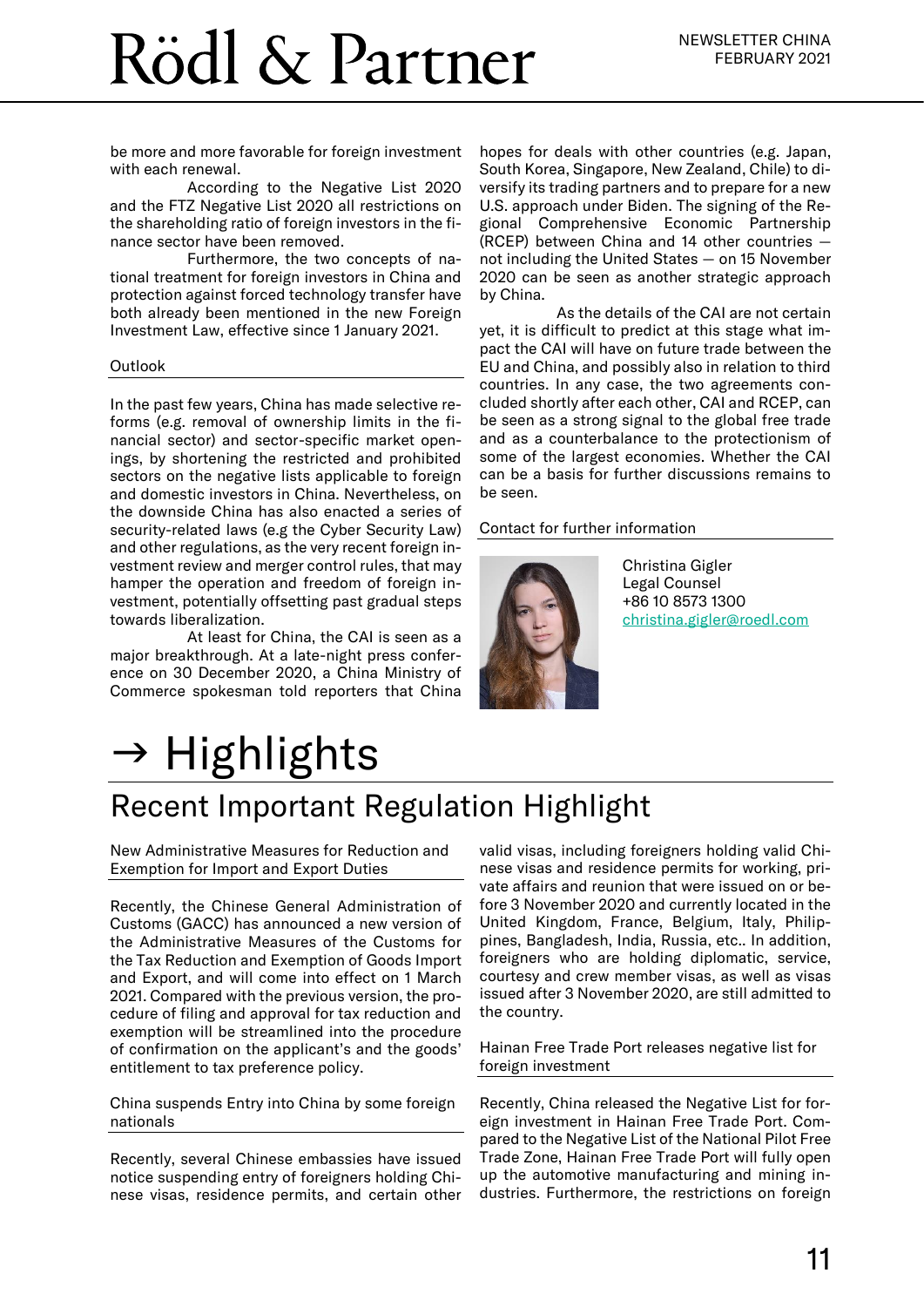investment in telecommunications, education, market and society research and legal services will be relaxed.

Shanghai Extends the Duration of the Real Estate Tax Pilot

Recently, the Shanghai Municipal Bureau of Finance, the Shanghai Municipal Taxation Bureau of the SAT and the Shanghai Municipal Housing Administration jointly released the Notice on Certain

## <span id="page-11-0"></span>Events

Issues Concerning the Shanghai Real Estate Tax Pilot on Certain Individual Properties with effect from 28 January 2021. The Notice clarifies again that real estate tax shall be levied on a residential house newly purchased by a resident family in Shanghai and which is the second house or above of the family (for the part of the building area per person above 80 sq.) and on a residential house newly purchased by a non-resident family in Shanghai.

#### Webinar - RCEP and CAI

Topic:

RCEP and CAI – New Perspectives for European Investors in ASEAN and China?

When: 3 March 2021: 10:00-11:00 am (CET)

Where: via GoToWebinar

Who: Christina Gigler, LL.M., Rödl & Partner Beijing Markus Schlüter, Rödl & Partner Cologne

[Registration](https://attendee.gotowebinar.com/register/2471989524888184336) to the live webinar. The webinar is free of charge.

Webinar - International Expert Roundtables

#### Topic:

Support programs | How does the state support businesses suffering the consequences of Covid-19?

When: 11 March 2021, 2:45 pm - 3:30 pm (CET)

Where: The International Expert Roundtables take place purely virtually via GoToWebinar.

Who: Rödl & Partner Experts from China, Germany, Poland, Russia, USA

[Details](https://www.roedl.com/expert-roundtable/) and [registration](https://register.gotowebinar.com/register/4535336343582574095) to the live webinar. The webinar is free of charge.

#### Webinar - Individual Income Tax China

Topic: Need to Know – Individual Income Tax for Expatriates in China

When: 18 March 2021, 9.00 am CET

Where: via GoToWebinar.

Who: Monica Chen, Rödl & Partner Shanghai Vivian Yao, Rödl & Partner Shanghai

[Registration](https://attendee.gotowebinar.com/register/1095149178728984075) to the live webinar. The webinar is free of charge.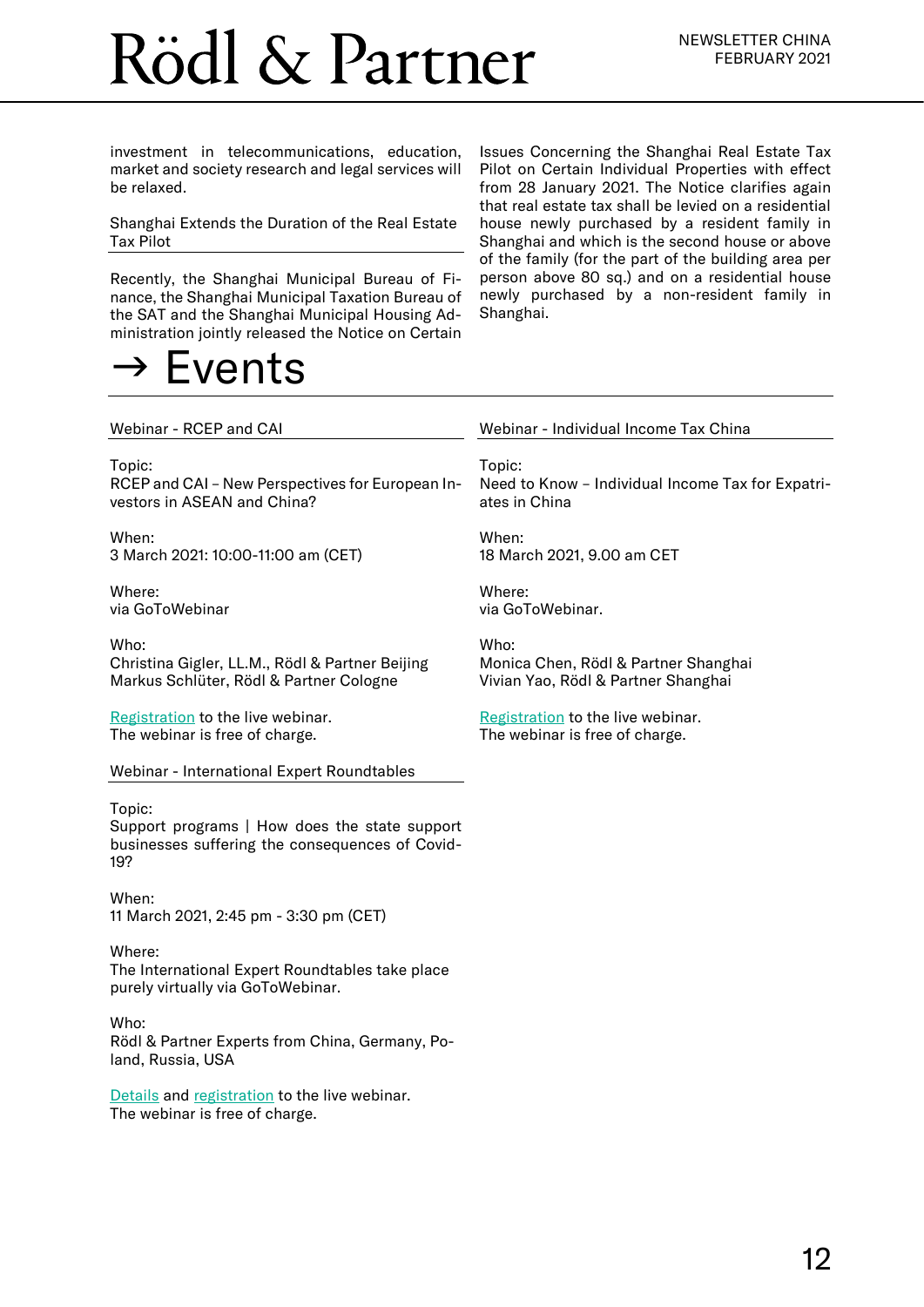#### Event Review

Topic: Asia 2025 – The Global Powerhouse?



Who: Rödl & Partner Experts from China, India, ASEAN as well as excellent guest speakers.

Here you will find the [recording.](https://attendee.gotowebinar.com/recording/5734843056673302274)

#### Contact for further information



Beate Kürstner-Heß T +49 711 7819 147 08 beate.kuerstner-hess@roedl.com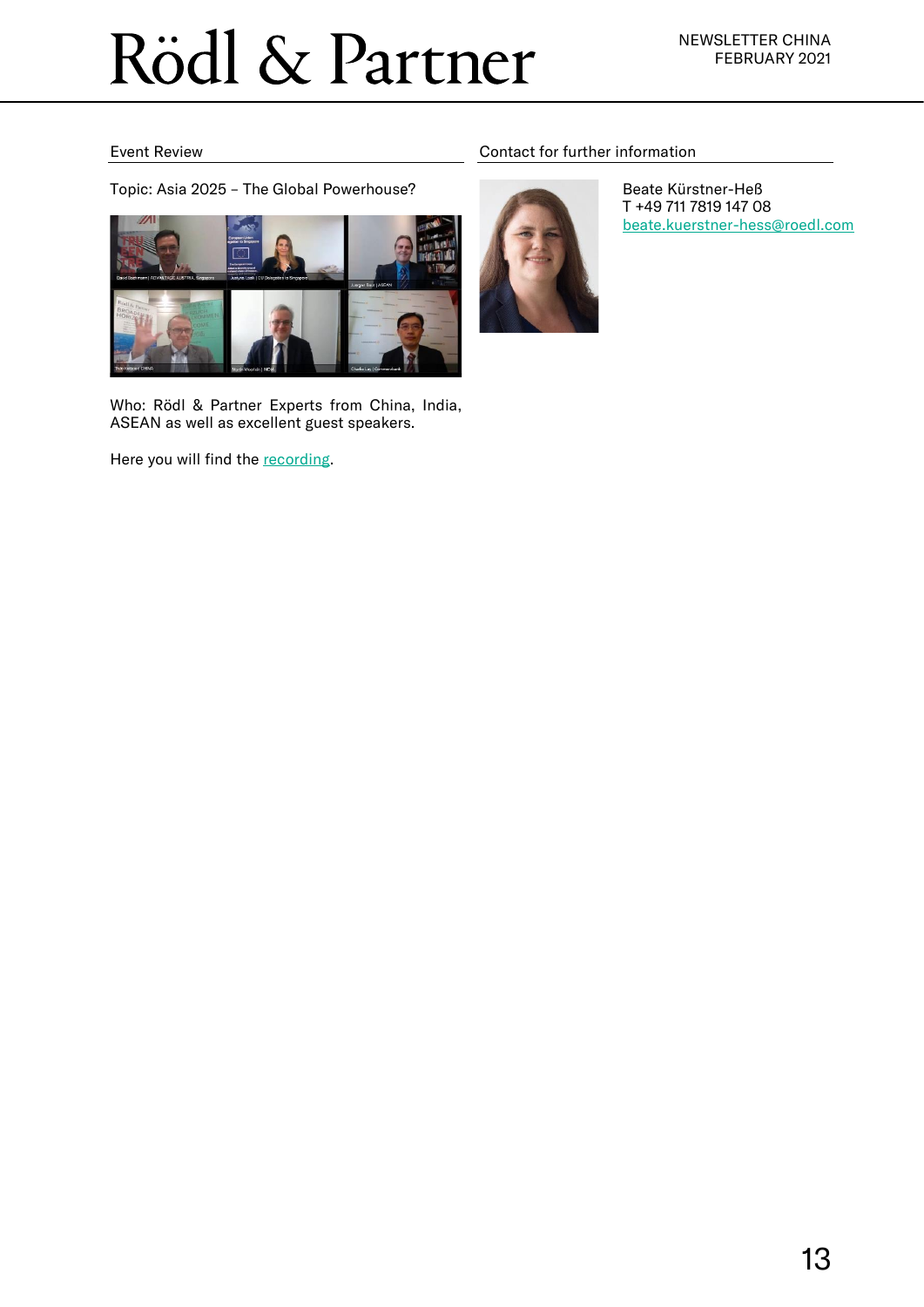#### Contact for Tax in China

Vivian Yao Partner Tax Advisor (China) +86 21 6163 5200 [vivian.yao@roedl.com](mailto:vivian.yao@roedl.com)

#### Contact for Legal in China

Sebastian Wiendieck Partner Attorney-at-Law +86 21 6163 5329 sebastian.wiendieck@roedl.com

#### Contact for Business Process Outsourcing and Audit in China

Qing Cheng Partner +86 21 6163 5266 [qing.cheng@roedl.com](mailto:qing.cheng@roedl.com)

Roger Haynaly Partner German Public Auditor +86 21 6163 5305 roger.haynaly@roedl.com

#### Our Contact in Germany

Dr. Thilo Ketterer Partner German Public Auditor +49 911 9193 9003 [thilo.ketterer@roedl.com](mailto:thilo.ketterer@roedl.com)

Mathias Müller Partner German Tax Advisor +49 89 9287 8021 0 mathias.mueller@roedl.com Jiawei Wang (Victor) Partner Registered Foreign Lawyer (China) +49 711 7819 1443 2 jiawei.wang@roedl.com